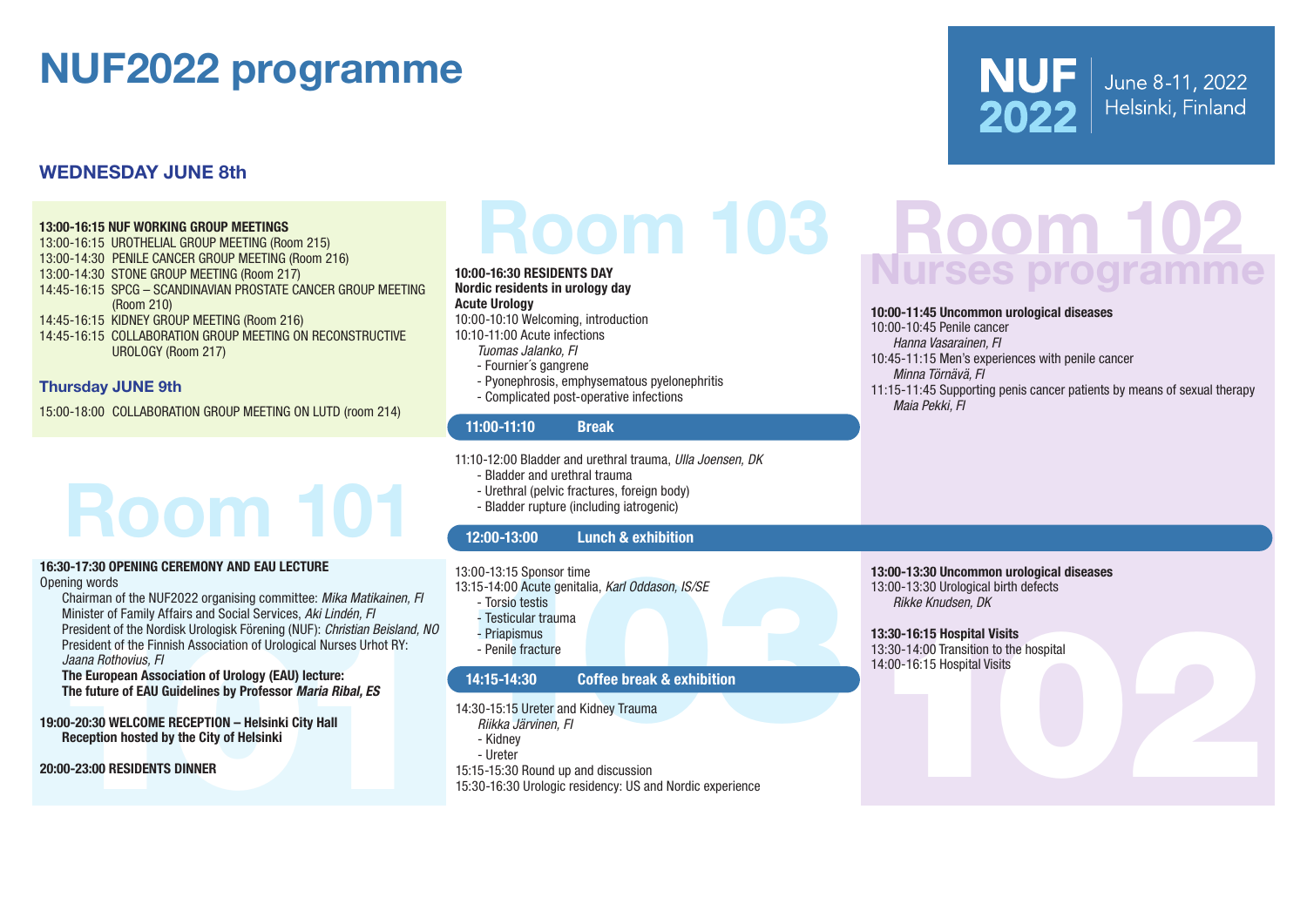#### THURSDAY JUNE 9th

#### 08:00-09:25 Artificial intelligence (AI) and Big Data in urology

08:00-08:05 Opening, *Antti Rannikko, FI*

08:05-08:25 Lessions learned from setting up EU wide Big Data initiative - The PIONEER *Maria Ribal, ES*

08:25-08:45 AI for Image-based Diagnostics, *Tuomas Mirtti, FI* 08:45-09:05 Biobanks and datalakes in cancer research, *Anu Loukola, FI* 09:05-09:25 EHR systems – friend or enemy, *Henrikki Santti, FI* 09:25 Closing words, *Antti Rannikko, FI*

#### 9:25-9:55 Coffee break & exhibition

#### 09:55-11:40 Prostate cancer

Fredrik Jäderling, SE<br>
Ansis/Auvinen, Fi<br>
Ansis/Auvinen, Fi<br>
Ansis/Auvinen, Fi<br>
Ansis/Auvinen, Fi<br>
Ansis/Auvinen, Fi<br>
2010-11:20 Role of RP and RT in primary oligometastatic PCa,<br>
2010-11:20 Role of RP and RT in primary ol 09:55-10:00 Opening, *Ola Bratt, SE* 10:00-10:20 Role of MRI and PET in PCa diagnostic evaluation *Fredrik Jäderling, SE* 10:20-10:40 MRI and new biomarkers in PCa screening *Anssi Auvinen, FI* 10:40-11:00 PCa prognostics *Andrew Erickson, FI/US* 11:00-11:20 Role of RP and RT in primary oligometastatic PCa, *Bjørn Brennhovd, NO* 11:20-11:40 Role of palliative cystoprostatectomy for symptomatic advanced prostate cancer, *Andreas Røder, DK* 11:40 Closing words, *Ola Bratt, SE*

#### 12:00-13:00 Lunch and satellite symposium by the NUF2022 Gold sponsor Janssen (for doctors only) Evolving landscape of mHSPC treatment, *Mikael Anttinen, FI*

#### 13:00-14:45 Kidney cancer

- Chair, *Lars Lund, DK and Petrus Järvinen, FI*  13:00-13:02 Opening words*, Petrus Järvinen, FI* 13:02-13:18 Histology and putative novel biomarkers in outcome prediction of RCC, *Tuomas Mirtti, FI* 13:18-13:34 Liquid biopsy, *Lars Lund, DK* 13:34-13:45 Health-related quality of life after nephron-sparing treatment, *Theresa Junker, DK* 13:45-13:56 BOS3 study report, *Juhana Rautiola, FI/SE*
- 13:56-14:12 Importance of Surgical Waiting Time on all-cause mortality in non-metastatic RCC, *Börje Ljungberg, SE*
- 14:12-14:28 Advanced RCC– surgery, *Harry Nisen, FI*
- 14:28-14:44 Advanced RCC– adjuvant and neoadjucant treatment, *Kalle Mattila, FI*
- 14:44 -14:45 Closing words, *Petrus Järvinen, FI*

#### 08:00-09:45 Urothelial cancer session 08:00-08:05 Opening, *Tuomas Jalanko, FI*

- 
- 08:05-08:30 NorCys Trial and Radical Cystectomies in the Nordic Countries in 2022, *Peter Boström, FI*
- 08:30-08:55 Practical Issues Regarding New Strategies for TURB with En-bloc, Laser etc. as an Overview, *Jorgen Bjerggaard Jensen, DK*
- 08:55-09:20 Nordic Survey of the Upper Tract Urothelial Carcinoma *Kimie Oedorf, DK*
- 09:20-09:45 Side-effects of the BCG instillations- The Dwell-time Study *Lene Munk, DK*
- 09:45 Closing words, *Tuomas Jalanko, FI*

9:45-10:15 Coffee break & exhibition

#### 08:00-09:45 Urological nursing at patients' home

- 08:00-08:35 Bladder rinsing treatments at patients' homes *Erica Grainger, DK*
- 08:35-09:10 Guiding self-catheterization at patients home *Mira Inkinen, FI and Seija Salomaa, FI*
- 09:10-09:45 Catherization problems at patients' home *Erica Grainger, DK*

## Nurses programme

#### 12:00-13:00 Lunch & exhibition

#### 13:00-14:45 Incontinence and sustainability in nursing

- 13:00-13:35 Women's experiences of urinary incontinence *Margareta Fransson, SE*
- 13:35-14:10 The job description of a incontinence nurse in the care of a sacral neuromodulation patient
- *Kaisa Helin, FI*
- 14:10-14:45 The pad project: Rethinking incontinence care through sustainable development *Tiina Vaittinen, FI*







13:00-14:45 Trauma & reconstruction

13:00-13:05 Opening words, *Jukka Sairanen, FI*

- 13:05-13:20 Blunt polytrauma patient the basic workout,
	- *Lauri Handolin, FI*
- 13:20-13:35 Key points of assessment and management genital trauma, *Rafn Hilmarsson, IS*
- 13:35-13:50 Key points of assessment and management urethral trauma, pelvic fracture urethral injury, *Ole Jacob Nilsen, NO, Jukka Sairanen, FI*
- 13:50-14:15 Key points of assessment and management of bladder trauma, *Lisbeth Salling, DK*
- 14:15-14:30 Key points of assessment and management of ureteral trauma, *Helene Jung, DK*
- 14:30-14:45 Key points of assessment and management renal trauma, *Gigja Gudbrandsdottir, NO, Ralph Peeker, SE*
- 14:45 Closing words, *Jukka Sairanen, FI*

14:45-15:15 Coffee break & exhibition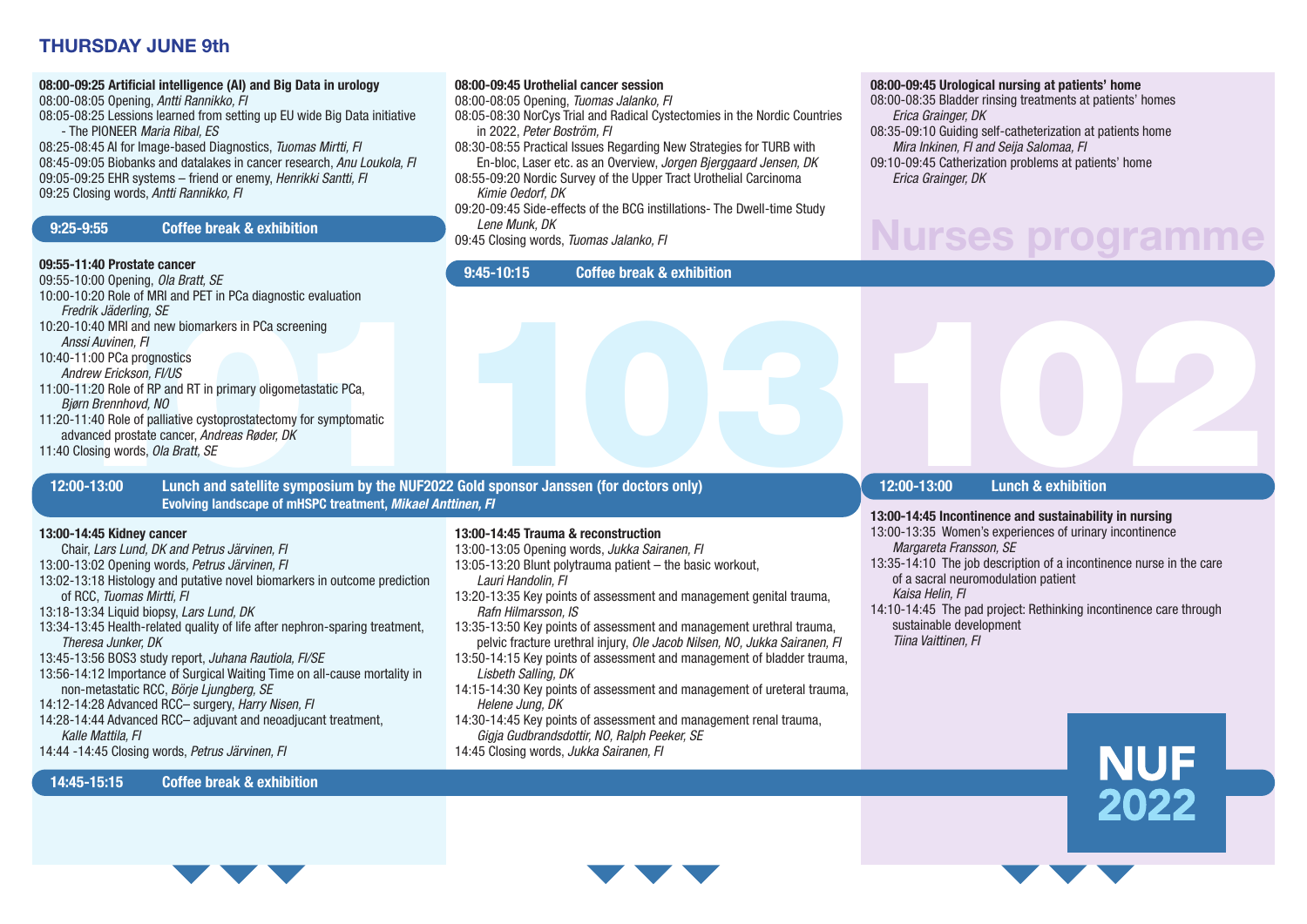

#### 15:15-17:00 Poster session 1

17:20-17:45 The role of NGI in treatment guidance of advanced<br>prostate cancer, Jochen Walz, FR<br>17:45-18:10 Panel discussion<br>Moderator, *Antti Rannikko*, FI<br>Jochen Walz, FR<br>Mikael Anttinen, FI<br>Andreas Røder, DK<br>Anders Bjart 17:15-18:15 SATELLITE SYMPOSIUM by the NUF2022 Silver PLUS Bayer (for doctors only) Next generation imaging (NGI) in prostate cancer: scan or not to scan? That is the question. 17:15-17:20 Symposium opening, *Antti Rannikko, FI* 17:20-17:45 The role of NGI in treatment guidance of advanced prostate cancer, *Jochen Walz, FR* 17:45-18:10 Panel discussion Moderator, *Antti Rannikko, FI Jochen Walz, FR Mikael Anttinen, FI Andreas Røder, DK Anders Bjartell, SE Alfred Honoré, NO* 18:10-18:15 Closing remarks, *Antti Rannikko, FI*



by the NUF2022 Silver PLUS sponsor Pharmaprim AB

Empowering the patient with recurrent kidney stones.

15:15-17:00 Poster session 2

*Palle Sloth Osther, DK*

17:15-18:15 SATELLITE SYMPOSIUM

New principles in kidney stone prevention. Introduction. Challenges in kidney stone prevention.

with patient cases. *Ben Turney, UK*

Introduction. Challenges in kidney stone prevention.<br>
Palle Sloth Osther, DK<br>
The benefit of empowering the patient. How to make the prevention of<br>
recurrent kidney stones even better. Jannica Ståleborg, SE<br>
Lit-Control in

Discussion and closing remarks of the symposium. *Palle Sloth, Osther DK*

The benefit of empowering the patient. How to make the prevention of recurrent kidney stones even better. *Jannica Ståleborg, SE* Lit-Control in the management of kidney stones, new methods to inhibit crystallization and to affect urinary pH. Clinical experience presented



Nurses programme

#### 15:15-17:00 Teamwork and new methods

- 15:15-15:50 Team model in urological outpatient clinic *Hanna Veijola, FI and Sara Karnell, FI*
- 15:50-16:25 "Mobile documentation enables more time for patient" – aspects for mobile documentation in specialized health care, *Sini Laukkanen, FI*

Nurses programme

Nurses programme

Jani Kokkonen, FI<br>Nurses programme 16:25-17:00 Module practice on a hospital ward *Jani Kokkonen, FI*

#### FRIDAY JUNE 10th

00:05-08:18 Importance of relative versus absolute effect, *Bart Witte, NL*<br>08:05-08:18 Importance of relative versus absolute effect, *Bart Witte, NL*<br>08:19-08:32 Heterogeneity in systematic reviews, *Angie Puerto Nino, C* 08:00-10:00 Evidence based medicine (EBM) in urology 08:00-08:04 Introduction, *Gordon Guyatt, CA* and *Kari Tikkinen, FI* 08:05-08:18 Importance of relative versus absolute effect, *Bart Witte, NL* 08:19-08:32 Heterogeneity in systematic reviews, *Angie Puerto Nino, CA* 08:33-08:45 Subgroup analysis in randomised trials, *Tuomas Kilpeläinen, FI* 08:46-08:59 Surrogate endpoints - pro, *Alberto Martini, IT* 09:00-09:13 Surrogate endpoints - con, *Kristen McAlpine, CA* 09:14-09:27 When is a study or meta-analysis big enough, *Rufus Cartwright, UK* 09:28-09:41 Use of GRADE in systematic reviews and evidence-based guidelines, *Philipp Dahm, US* 09:42-09:55 Trustworthy guidelines, *Philippe Violette, CA* 09:56-10:00 Closing words, *Gordon Guyatt, CA*, and *Kari Tikkinen, FI*

10:00-10:30 Coffee break & exhibition





103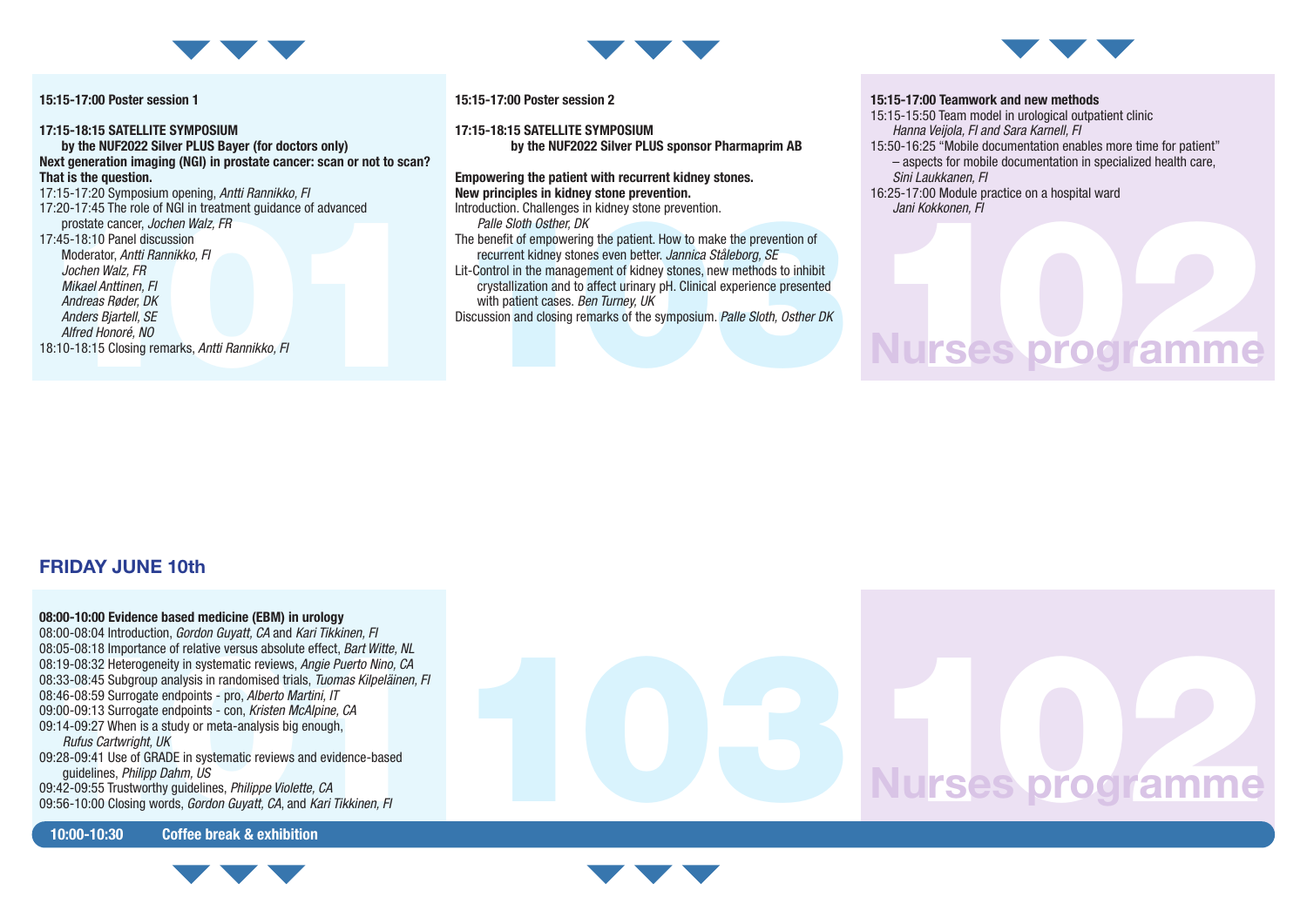

10:30-11:00 The International Continence Society (ICS) lecture: How the fundamental clinical assessments are crucial for decision making in male LUTS? *Marcus Drake, UK*

11:00-12:30 LUTD - living with the late effects of cancer treatment

- 11.00-11.05 Opening words, *Henriette Veiby Holm, NO*
- 11:05-11:15 Male incontinence work up incl. urodynamics *Lotta Renström Koskela, SE*
- 11:15-11:30 Male incontinence treatment incl. complications of the treatment, *Vincent Tse, AU*
- 11:30-11:45 Bladder dysfunction in males and females *Sachin Malde, UK*
- 11:45-12:00 Radiation cystitis, complications of instillation therapy *Karin Hjelle, NO*
- 12:00-12:15 Devastated outlet, AUS cripples, symphysitis and fistulas *Francisco Martins, PT*
- 12:15-12:30 QOL, living with late effects, sexuality *Charlotte H Graugaard-Jensen, DK*
- 12:30 Closing words, *Henriette Veiby Holm, NO*

#### 12:30 -13:15 Lunch & exhibition

#### 13:15-14:15 NUF General Assembly

#### 14:15-14:45 Coffee break & exhibition

- 14:45-16:15 Quality and effectiveness of urological treatments and patient care – why do we need national and international registries
- 14:45-14:50 Opening words, *Otto Ettala, FI*
- 14:50-15:10 Swedish National Quality Registries, *Petra Hasselqvist, SE*
- 15:10-15:30 Findings, trends and learnings from Swedish urological cancer registries, *Börje Ljungberg, SE*
- 15:30-15:50 National quality registration effort in urology in Finland *Otto Ettala, FI*

15:50-16:15 Discussion – What would be the optimal way to collect quality data and motivate healthcare professionals to actively use it

16:15-16:45 Coffee break & exhibition

#### 16:45-17:45 Poster session 3

19:00-22:00 NUF2022 Congress Dinner

#### 22:00-01:00 Unofficial afterparty

#### 11:00-12:30 Stones, infections and andrology

- 11:00-11:05 Opening words, *Arto Mikkola, FI*
- 11:05-11:45 Thullium Fibre Laser vs Holmium: YAG laser *Øyvind Ulvik, NO*
- 11:45-12:05 How to minimize prostate biopsy related infections? *Inari Kalalahti, FI*
- 1:05-11:15 Male incontinence work up incl. urodynamics<br>
Later Aenström Kookela, SE<br>
Later Aenström Kookela, SE<br>
Later Aenström Kookela, SE<br>
tractural through the continent incl. complications of the<br>
tractural implementati 12:05-12:25 Importance of stem cells in fertility restoration: The road to clinical implementation, *Jens Sonksen, DK* 12:2512:30 Closing words, *Arto Mikkola, FI*

### urses programm

#### 11:00-12:30 Patient safety and quality of care

- 11:00-12:00 Second victims how to survive after severe adverse events *Sally Leskinen, FI*
- 12:00-12:30 Case Management and Interprofessional Collaboration *Eeva-Kaisa Hannelin, FI*

#### 14:45-16:15 Bladder, penile and testicular cancer

14:45-14:50 Opening words, *Riikka Järvinen, FI*

- 14:50-15:10 RPLND in testicular cancer in 2022 *Axel Gerdtsson and Anders Kjellman, SE*
- 15:10-15:30 Endoscopic inguinal lympadenectomy for penile cancer? *Antti Kaipia, FI*
- 15:30-16:10 An overview of the two dilemmas/choices
	- Cystectomy vs bladder sparring?
	- Chemo vs immunotherapy in the neoadjuvant setting and at the time of recurrence?
	- *Jorgen Bjerggaard Jensen, DK*
- 16:10-16:15 Closing words, *Riikka Järvinen, FI*

16:45-17:45 Poster session 4

#### 14:45-15:45 Bladder cancer

14:45-15:20 Non-muscle invasive bladder cancer – diagnosis, treatment and follow-up *Jussi Nikkola, FI*

- 15:20-15:45 TURB from the perspective of operating room nurse *Merja Jutila, FI*
- 15:45-16:45 Urological patient´s story: Marko Koivuneva

#### 16.45-17.15 Coffee break & exhibition